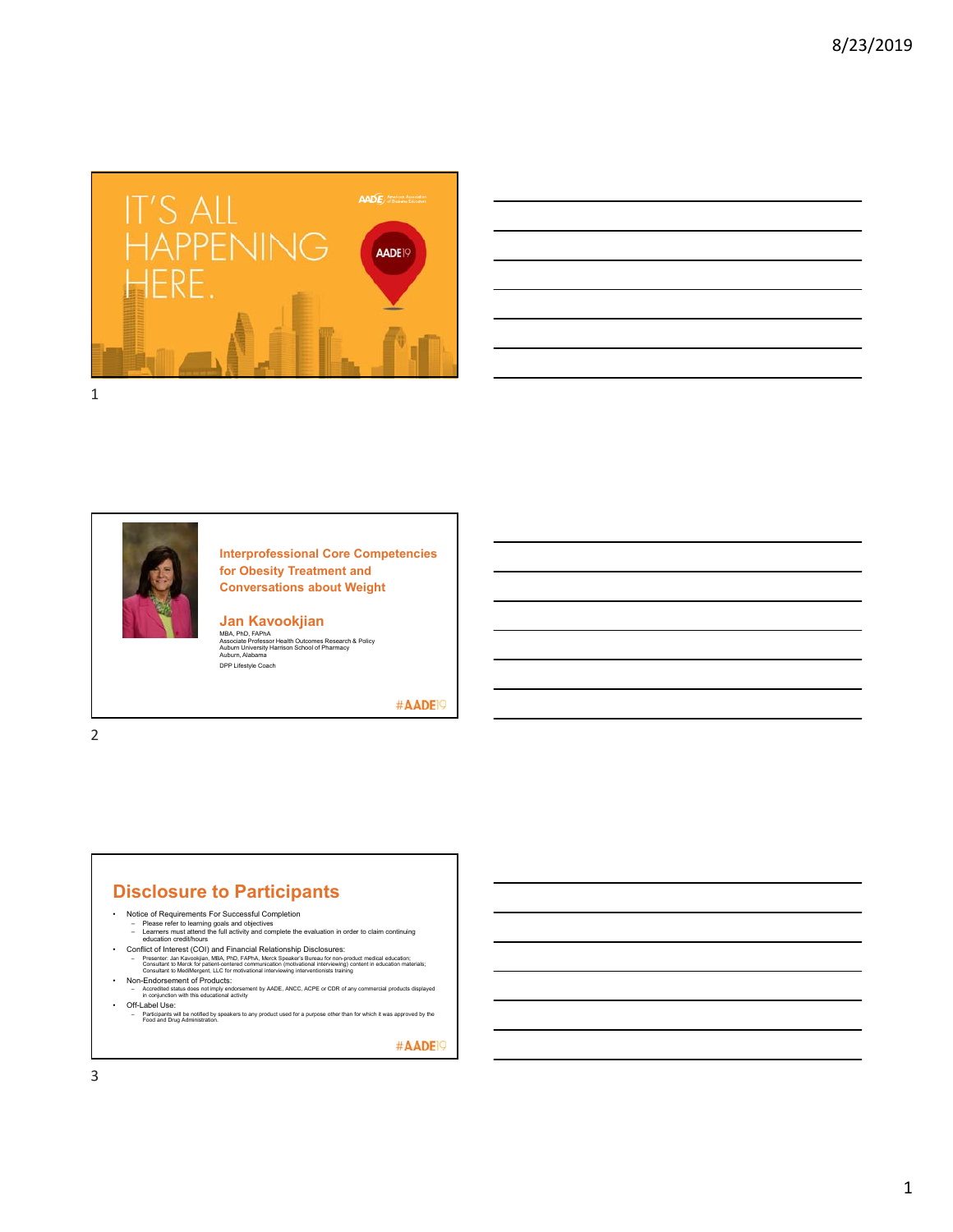### **Learning Objectives**

At the end of this presentation, participants should be able to:

- 1. List the 10 interprofessional provider competencies for prevention and management of obesity.
- 2. Recognize ways the provider competencies can be incorporated into DSMES staff training.
- 3. Recognize ways the provider competencies can be incorporated with DSMES participants who carry extra weight.

#AADE<sup>19</sup>

4

### **Overview**



- Background
- Interprofessional panel for Obesity Care Competencies process
- Coming to consensus: 10 Core Competencies
- Competencies 6 and 7: Communication and bias
- Person-centered conversations about weight risks and weight loss

#AADE<sup>19</sup>

5

### **Overweight and Obesity**

- A growing and major health concern in the US and worldwide
- Considered a medical condition and contributes to several additional conditions or diseases
- Detriment to individual health and quality of life
- No standardized minimum level of obesity-related education/training for education and/or training for health professions students or practitioners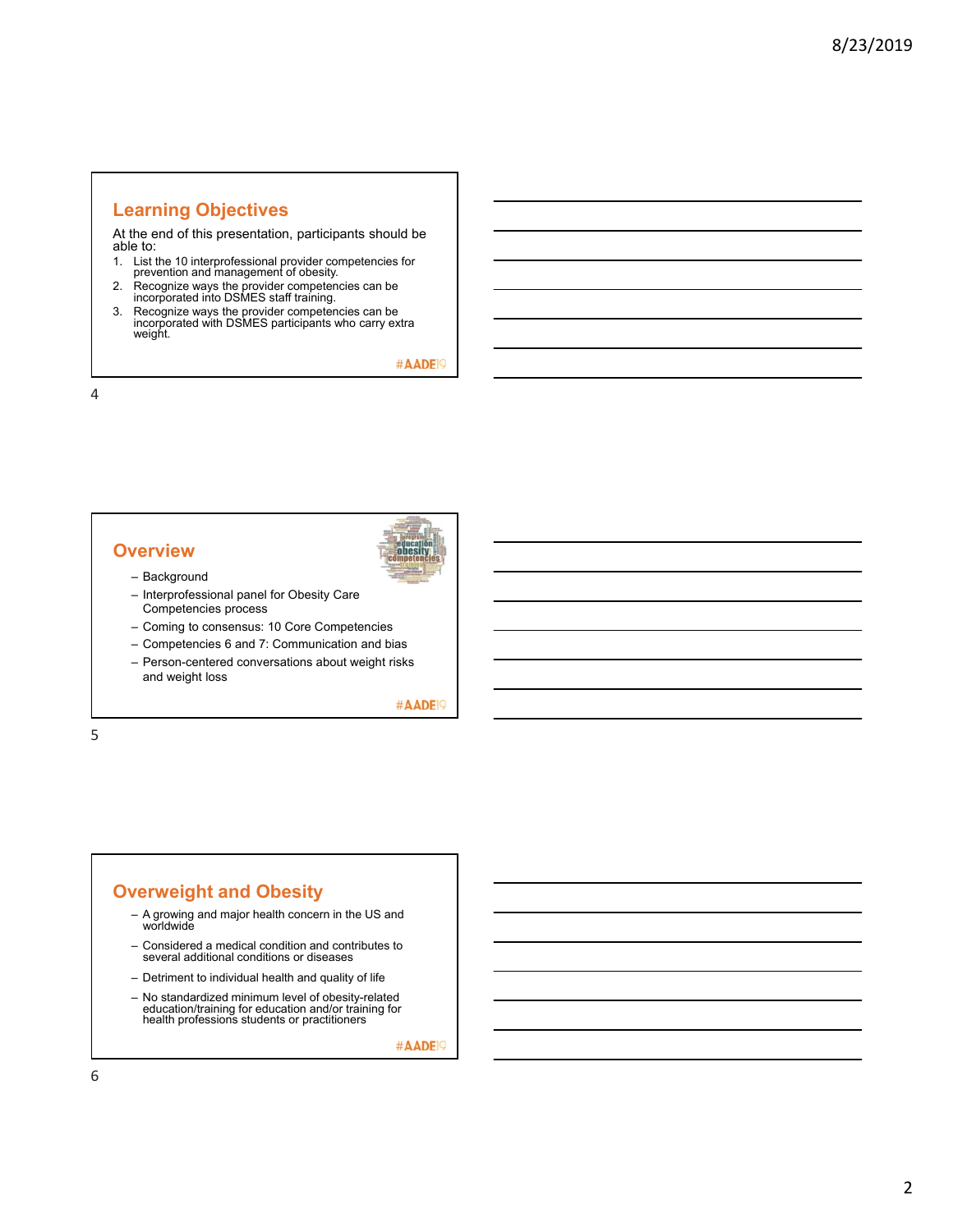### **The Provider Training & Education Stakeholder Collaborative**

- Convening of health professions education and practice organizations to come to consensus on competencies
- Initiative funded by Robert Wood Johnson Foundation to George Washington University (GWU) School of Public Health (WH Dietz, MD, PhD, Co-PI)
- Supported by National Academies of Sciences, Engineering, and Medicine, Bipartisan Policy Center, Alliance for a Healthier Generation, American College of Sports Medicine, Duke University, STOP Obesity Alliance

#AADE<sup>19</sup>

7

#### **Organizations Engaged in Obesity Competencies Development**

- **Academy for Eating Disorders Academy of Nutrition and Dietetics Accreditation Council for Graduate Medical Education American Academy of Family Physicians**
- 
- **American Academy of Pediatrics American Association of Colleges of Nursing**
- **American Association of Colleges of Osteopathic Medicine**
- 
- **American Association of Colleges of Pharmacy American Board of Obesity Medicine**
- 
- **American Council of Academic Physical Therapy American Dental Education Association**
- **American Kinesiology Association**

**Research** • **Association of American Medical Colleges** • **Association of Schools and Programs of Public Health** • **Centers for Medicare and Medicaid Services** • **Interprofessional Education Collaborative** • **National Organization of Nurse Practitioner Faculties** • **Physician Assistant Education Association** • **Society for Public Health Education** • **Society of Teachers of Family Medicine** • **The Obesity Society** • **YMCA of the USA** #AADE<sup>19</sup>

• **American Psychological Association** • **Association for Prevention Teaching and** 

8

### **The Competency Development Process Step 1: Define terms, scope, applications Identify and engage diverse stakeholders Step 3: Collect initial constituent impressions data Draft competencies, review, impelment reactor panel/survey Step 5: Apply the competencies (curricular design, process improvement, program evaluation) Step 6: Periodic review and updates**

#AADE<sup>19</sup>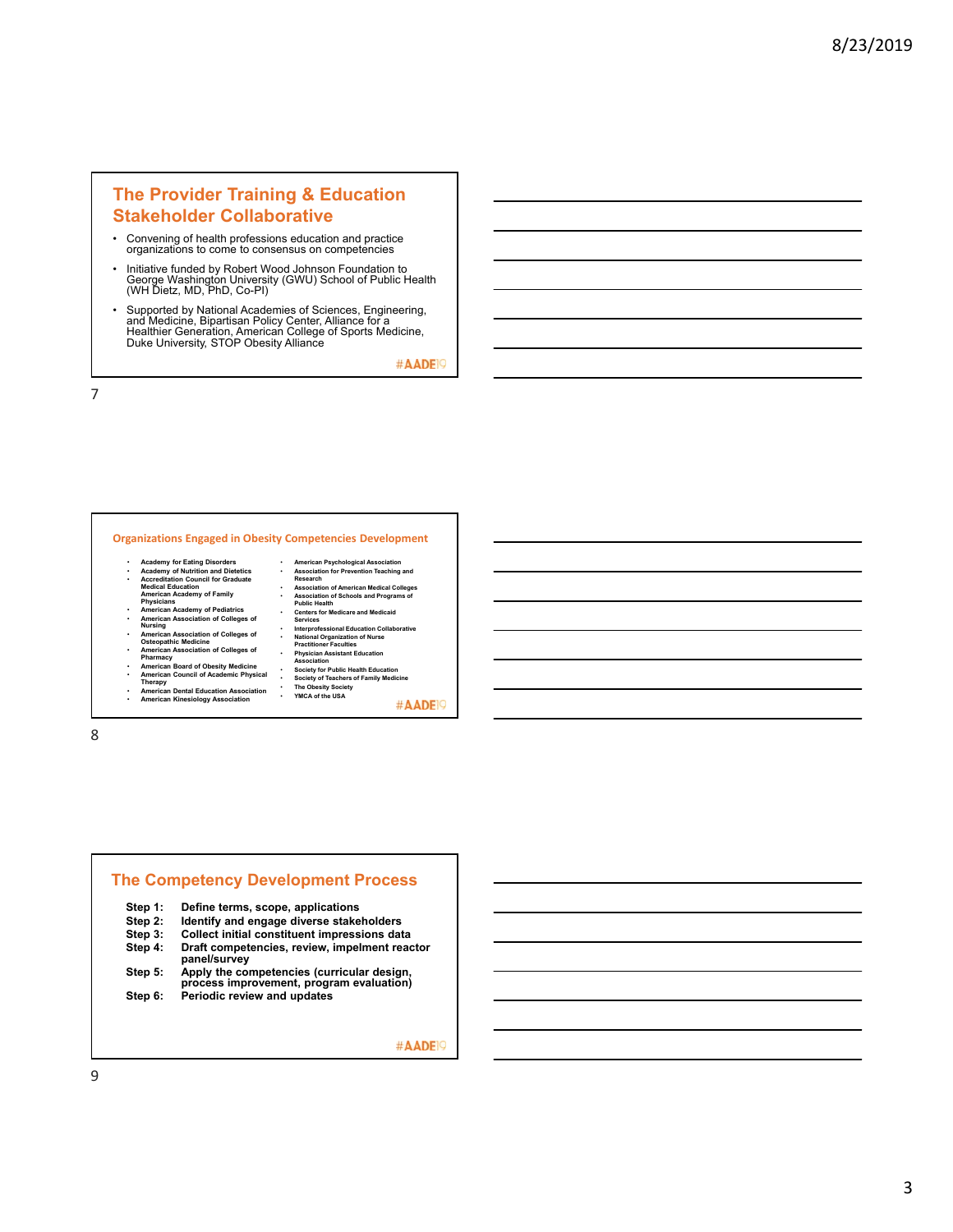#### **Process**

- **Development: Background drafts composed via support organizations and other scholars**
- **Development: panel met three times in Washington, DC between July 2016 and June 2017**
- **Dissemination: Champions informed constituents in 2017/2018**
- **Evaluation: Panel met again in Fall 2018 to explore status of implementation and strategize for further dissemination**

#AADE<sup>19</sup>

10

#### **Obesity Care Competencies**

- **1.0: Framework of obesity as a medical condition**
- **2.0: Epidemiology and key drivers of the epidemic**
- **3.0: Disparities and inequities in obesity prevention care**
- **4.0: Interprofessional obesity care**
- **5.0: Apply skills necessary for integration of clinical and community care for obesity**

#AADE<sup>19</sup>

11

#### **Obesity Care Competencies**

- **6.0: Use patient-centered communication** • **7.0: Recognition and mitigation of weight**
- **bias and stigma**
- **8.0: Implement accommodations specific to people with obesity**
- **9.0: Utilize evidence-based care/services for people with obesity**
- **10.0: Provide evidence-based care and services for people with obesity comorbidities**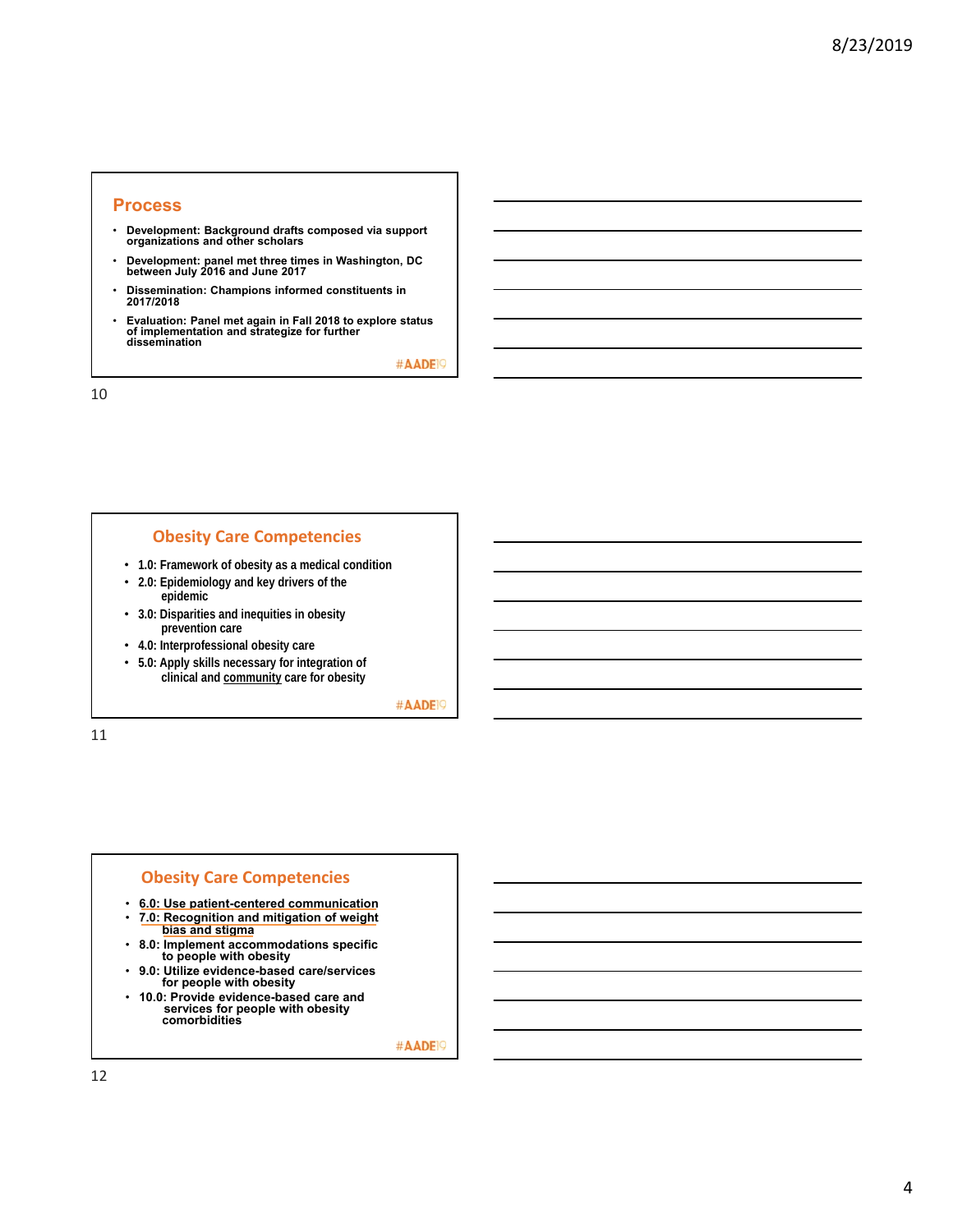### **Expected Impact of the Obesity Care Competencies**

- **Provide support for the development and refinement of curricular materials and evaluation tools for the teaching and assessment of obesity care in health professions education**
- **Support the development and refinement of faculty development programs for the teaching and assessment of obesity care**
- **Provide a common language for clinical experiences and applications for practitioners**  #AADE<sup>19</sup>

13



| _____                                                                                                                                                                                                                                | ______                    |
|--------------------------------------------------------------------------------------------------------------------------------------------------------------------------------------------------------------------------------------|---------------------------|
|                                                                                                                                                                                                                                      | <b>Service Contractor</b> |
|                                                                                                                                                                                                                                      |                           |
| <u>and the second control of the second control of the second control of the second control of the second control of the second control of the second control of the second control of the second control of the second control </u> | _______                   |
|                                                                                                                                                                                                                                      |                           |
|                                                                                                                                                                                                                                      |                           |



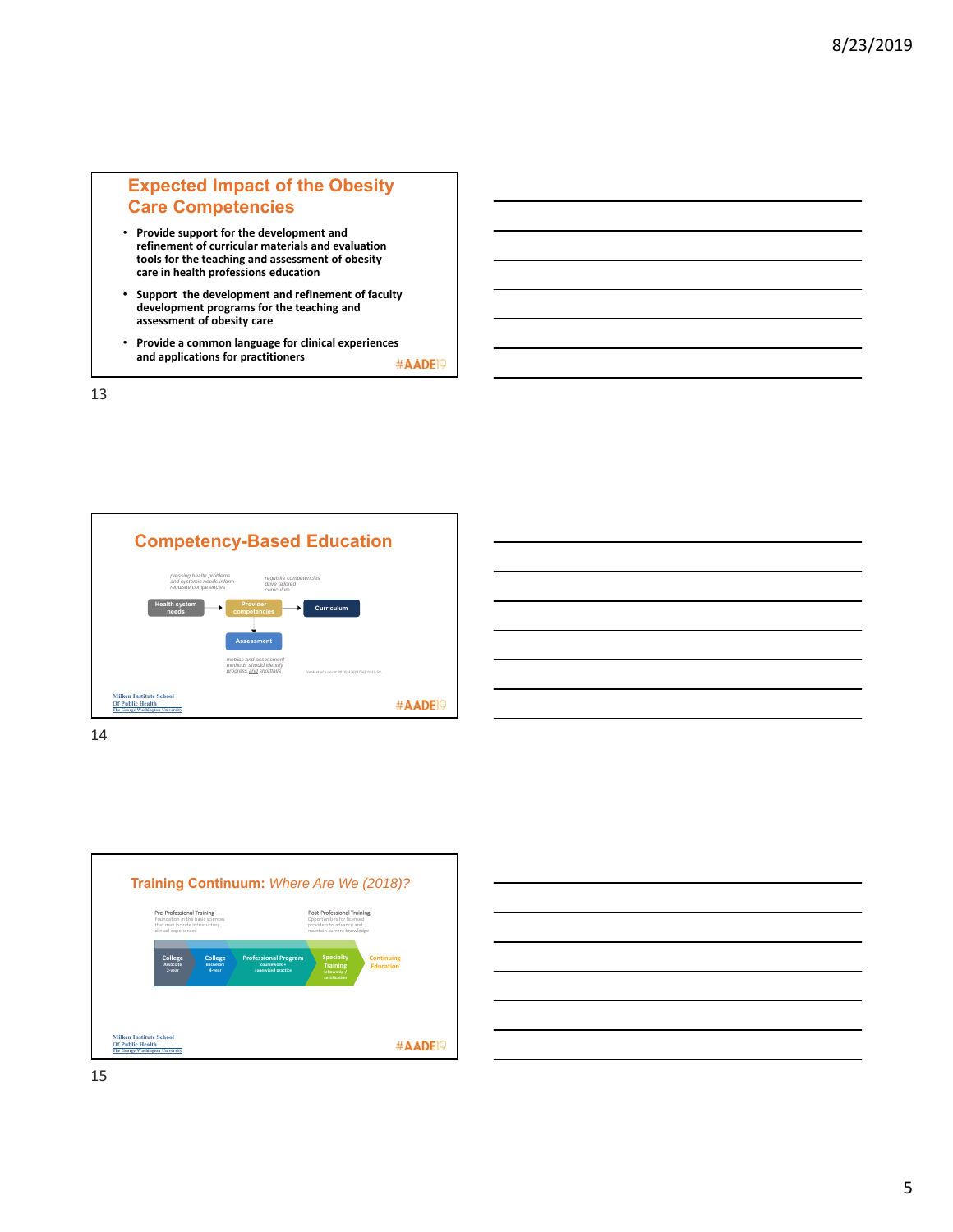



| Profession                                                                                    | Rep          | <b>Disseminated</b><br>, |              | Method(s)            |             |              |
|-----------------------------------------------------------------------------------------------|--------------|--------------------------|--------------|----------------------|-------------|--------------|
|                                                                                               |              |                          | Email        | Presentation Website |             | Other        |
| Physicians                                                                                    | AAMC         | Yes                      | x            |                      |             | $\mathsf{x}$ |
| <b>Nurses</b>                                                                                 | AACN         | Yes                      | x            |                      | $\mathbf x$ |              |
| $\overline{\phantom{a}}$<br><b>Dietitians</b>                                                 | <b>AND</b>   | Yes                      | x            | $\mathbf{x}$         |             | x            |
| Physician<br><b>Assistants</b>                                                                | PAEA         | No                       |              |                      |             |              |
| Psychologists                                                                                 | <b>APA</b>   | Yes                      | $\mathbf{x}$ |                      |             | $\mathbf{x}$ |
| Physical<br><b>Therapists</b>                                                                 | <b>ACAPT</b> | Yes                      | x            | x                    |             |              |
| Pharmacists                                                                                   | AACP         | Yes                      | x            | $\mathbf{x}$         |             | x            |
| <b>Health Educators</b>                                                                       | YMCA         | Internally               | x            |                      |             |              |
| Other                                                                                         | <b>STFM</b>  | Yes                      | x            |                      |             |              |
|                                                                                               | ABOM         | Internally               | $\mathbf{x}$ |                      |             |              |
|                                                                                               | <b>ACGME</b> | <b>No</b>                |              |                      |             |              |
|                                                                                               | TOS          | Internally               | x            |                      |             |              |
|                                                                                               | CMS          | <b>No</b>                |              |                      |             |              |
| <b>Milken Institute School</b><br><b>Of Public Health</b><br>The George Washington University |              |                          |              |                      |             |              |

|                                                                                                                          |  | ___  |
|--------------------------------------------------------------------------------------------------------------------------|--|------|
| <u> Alexandro de la contrada de la contrada de la contrada de la contrada de la contrada de la contrada de la con</u>    |  |      |
|                                                                                                                          |  | ____ |
|                                                                                                                          |  |      |
| <u>successive and the second control of the second control of the second control of the second control of the second</u> |  |      |
|                                                                                                                          |  |      |
|                                                                                                                          |  |      |



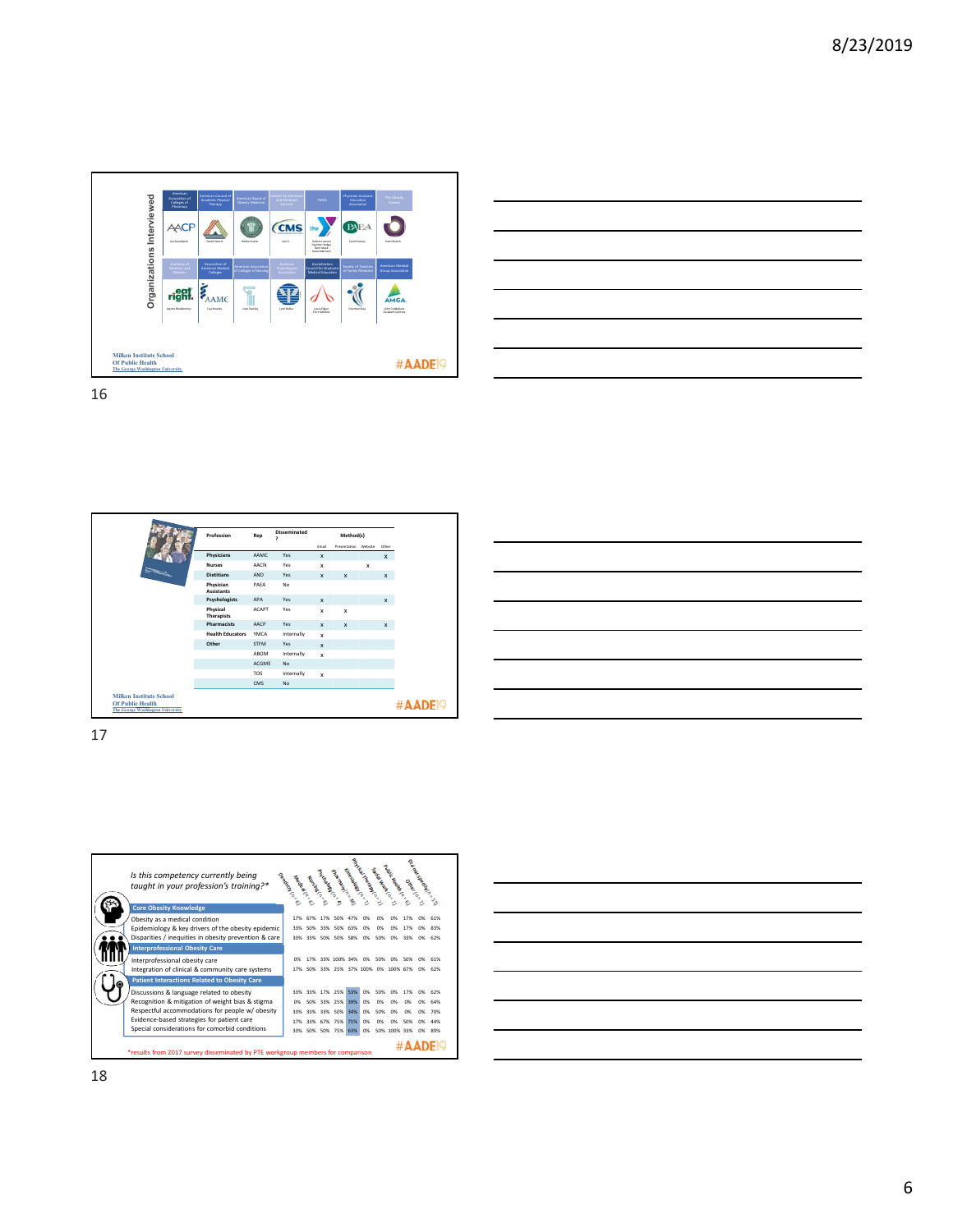



| Why does your program not include education and/or training on caring for people<br>with obesity? $[n = 29]$                                                                                                                               | Count | %   |
|--------------------------------------------------------------------------------------------------------------------------------------------------------------------------------------------------------------------------------------------|-------|-----|
| Not included in curriculum framework                                                                                                                                                                                                       | 15    | 52% |
| Not required for accreditation                                                                                                                                                                                                             | 10    | 34% |
| Lack of faculty expertise on topic                                                                                                                                                                                                         |       | 24% |
| Not tested on licensing exams                                                                                                                                                                                                              |       | 24% |
| Difficult to integrate into existing curriculum                                                                                                                                                                                            | 5     | 17% |
| I'm unsure why my program does not include education / training on obesity                                                                                                                                                                 |       | 14% |
| Percentages based on respondents who indicated no current obesity PTE and no plans or unsure of plans to include.<br>Multiple selection allowed - responses will not sum to 100%; 'other" option with free-response not included in table. |       |     |





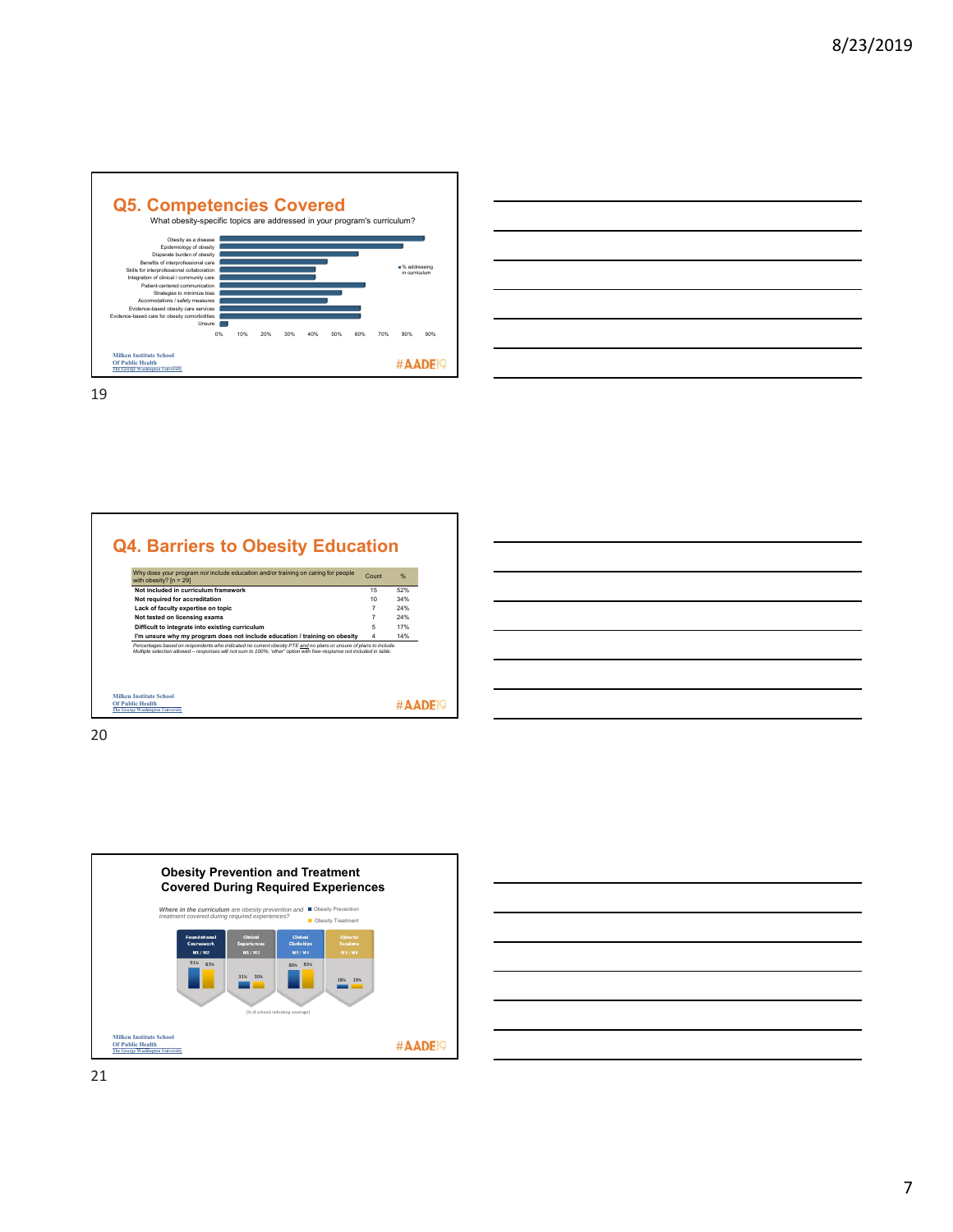

| <u> Album and the contract of the contract of the contract of the contract of the contract of the contract of the con</u> |                                                                                                                                                                      |  |                                                                                                                                                                                                                                      |
|---------------------------------------------------------------------------------------------------------------------------|----------------------------------------------------------------------------------------------------------------------------------------------------------------------|--|--------------------------------------------------------------------------------------------------------------------------------------------------------------------------------------------------------------------------------------|
| and the control of the control of the control of the control of the control of the control of the control of the          |                                                                                                                                                                      |  |                                                                                                                                                                                                                                      |
| <u> 1989 - Johann Stoff, deutscher Stoffen und der Stoffen und der Stoffen und der Stoffen und der Stoffen und de</u>     |                                                                                                                                                                      |  |                                                                                                                                                                                                                                      |
| and the control of the control of the control of the control of the control of the control of the control of the          |                                                                                                                                                                      |  | <u> Liberature de la construcción de la construcción de la construcción de la construcción de la construcción de la construcción de la construcción de la construcción de la construcción de la construcción de la construcción </u> |
|                                                                                                                           | ,我们也不会有一个人的事情。""我们的人们,我们也不会有一个人的人,我们也不会有一个人的人,我们也不会有一个人的人,我们也不会有一个人的人,我们也不会有一个人的<br>第一百一十一章 我们的人,我们的人们的人们,我们的人们的人们,我们的人们的人们,我们的人们的人们,我们的人们的人们,我们的人们的人们,我们的人们的人们,我们的人 |  |                                                                                                                                                                                                                                      |
|                                                                                                                           |                                                                                                                                                                      |  |                                                                                                                                                                                                                                      |

 $\overline{a}$ 

22



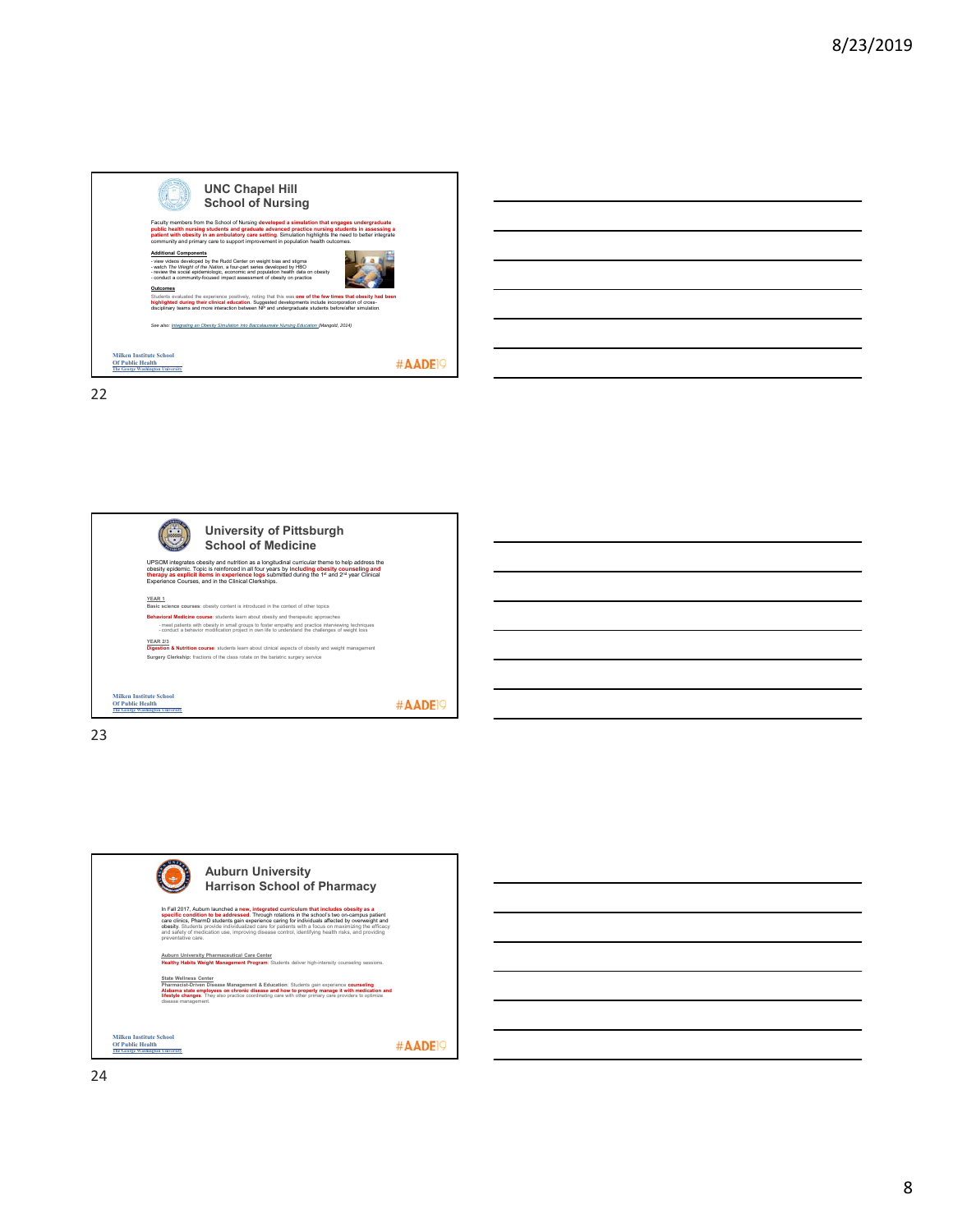



26

### **Competencies 6 and 7**

- **6.0: Use patient-centered communication**
- **7.0: Recognition and mitigation of weight bias and stigma**
- **"Language Matters"**
- **Conversations including person-first and strengthsbased language to empower persons with extra weight to feel encouraged about self-management behaviors**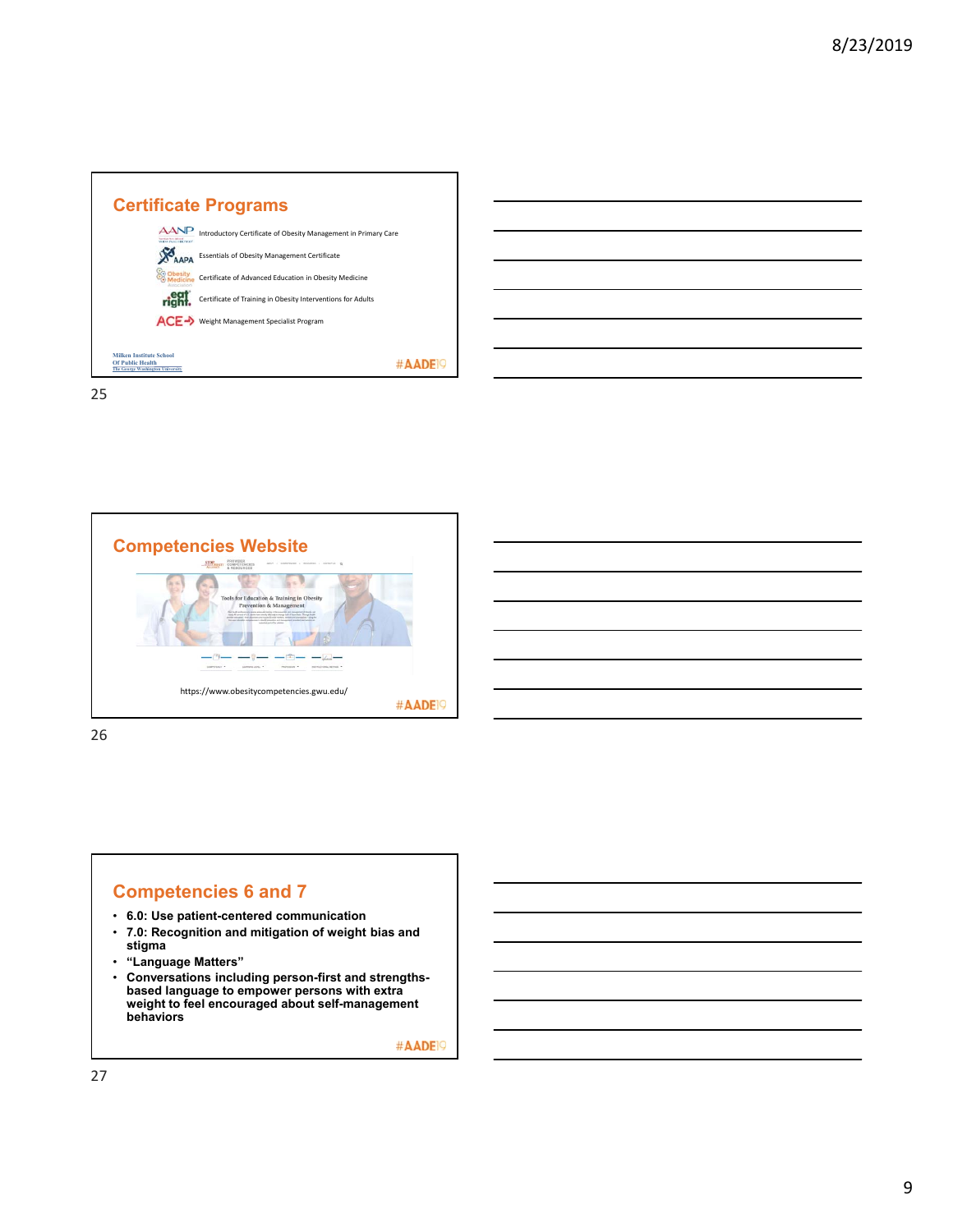### **Competencies 6.1, 6.2, and 6.3**

- **6.1: Open discussions about obesity in a nonjudgmental manner using person-first language**
- **6.2: Incorporate environmental, social, emotional, and cultural context of obesity in conversations with people with obesity**
- **6.3:Use person- and family-centered communication to engage the person and relevant others (e.g., caregivers, family, support persons)**

#AADE<sup>19</sup>

28

### **Competencies 7.1, 7.2, and 7.3**

- **7.1: Describe ways weight bias and stigma impact health and wellbeing**
- **7.2: Recognize and mitigate personal biases**
- **7.3: Recognize and mitigate the weight biases of others**

#AADE<sup>19</sup>

29

#### **Goals**

#### • Practitioners:

- discuss obesity openly, being direct
- recognize environmental/cultural context
- recognize the role that inappropriate language can play in shaming persons with obesity
- trained to use person‐first language (person with obesity rather than obese person
- trained to use appropriate terms for physical activity and food intake/healthy eating

#AADE<sup>19</sup> Puhl R. Motivating or stigmatizing? Public perceptions of weight‐related language used by health providers. *Int J Obesity*. 2013; 37(4):612‐619.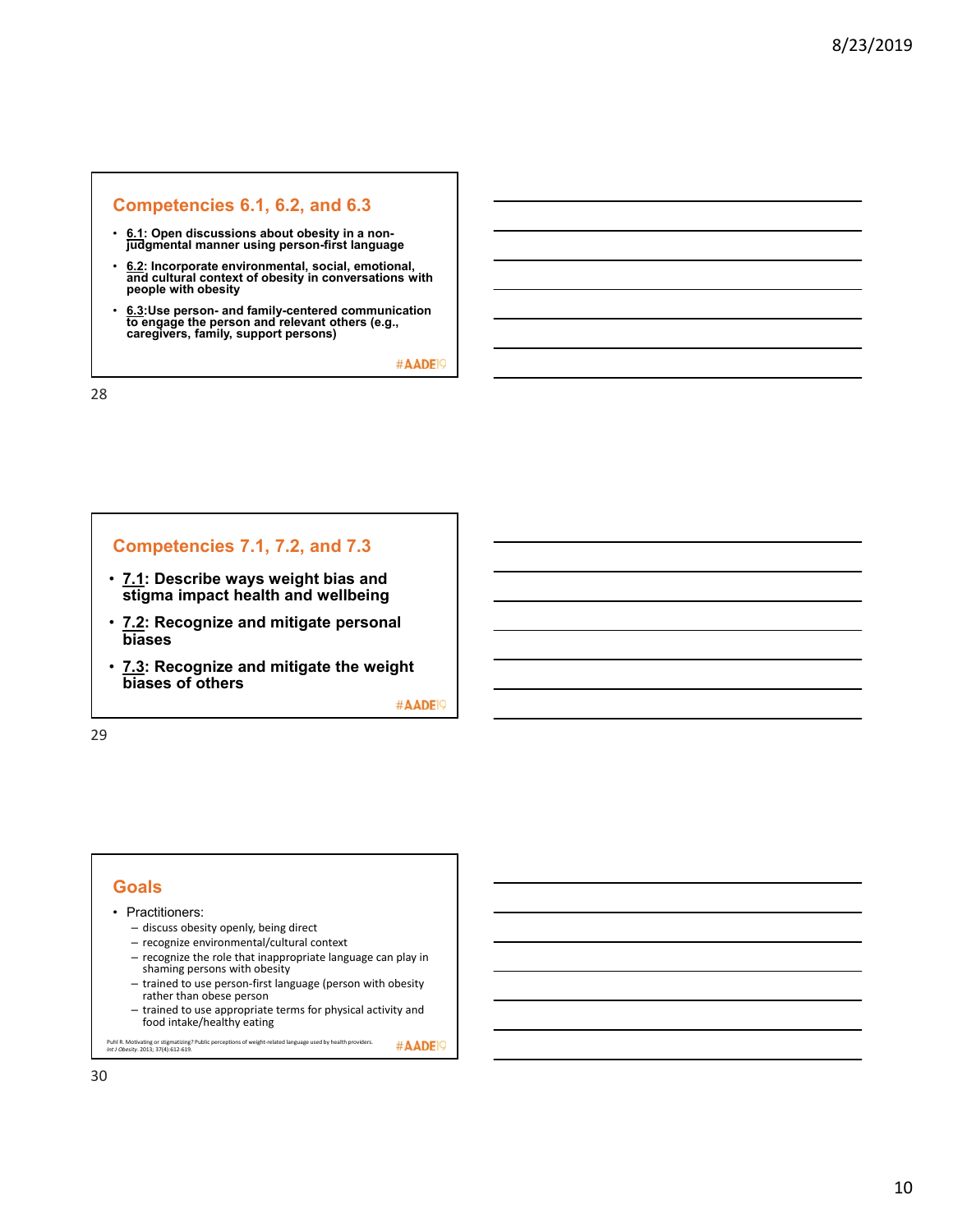#### **Recommendations**

- **Neutral, nonjudgmental language based on facts and biology**
- **Language free from stigma**
- **Strengths-based, inclusive, respectful**
- **Fostering collaboration with practitioner**
- **Person-centered**

Adapted from: Dickinson J, Guzman S, Maryniuk, et al. The use of language in diabetes care and education. Diabetes Care 2017; 40:1790‐1799.

31

### **Neutral and Unbiased**

#### **Language to Use**

**Overweight** Increased BMI Unhealthy weight Healthier weight Physical activity Severe obesity

#### **Language to Avoid Fat** Obese

Diet (or dieting) Exercise Morbid obesity

Puhl R. Motivating or stigmatizing? Public perceptions of weight‐related language used by health providers. *Int J Obesity*. 2013; 37(4):612‐619.

#AADE<sup>19</sup>

#AADE<sup>19</sup>

32

### **Use Person-Centered Communication**

- **Motivational Interviewing and Shared Decision-Making**
- **Active listening, empathy, autonomy support, eliciting change talk, self-efficacy support, setting achievable small goals**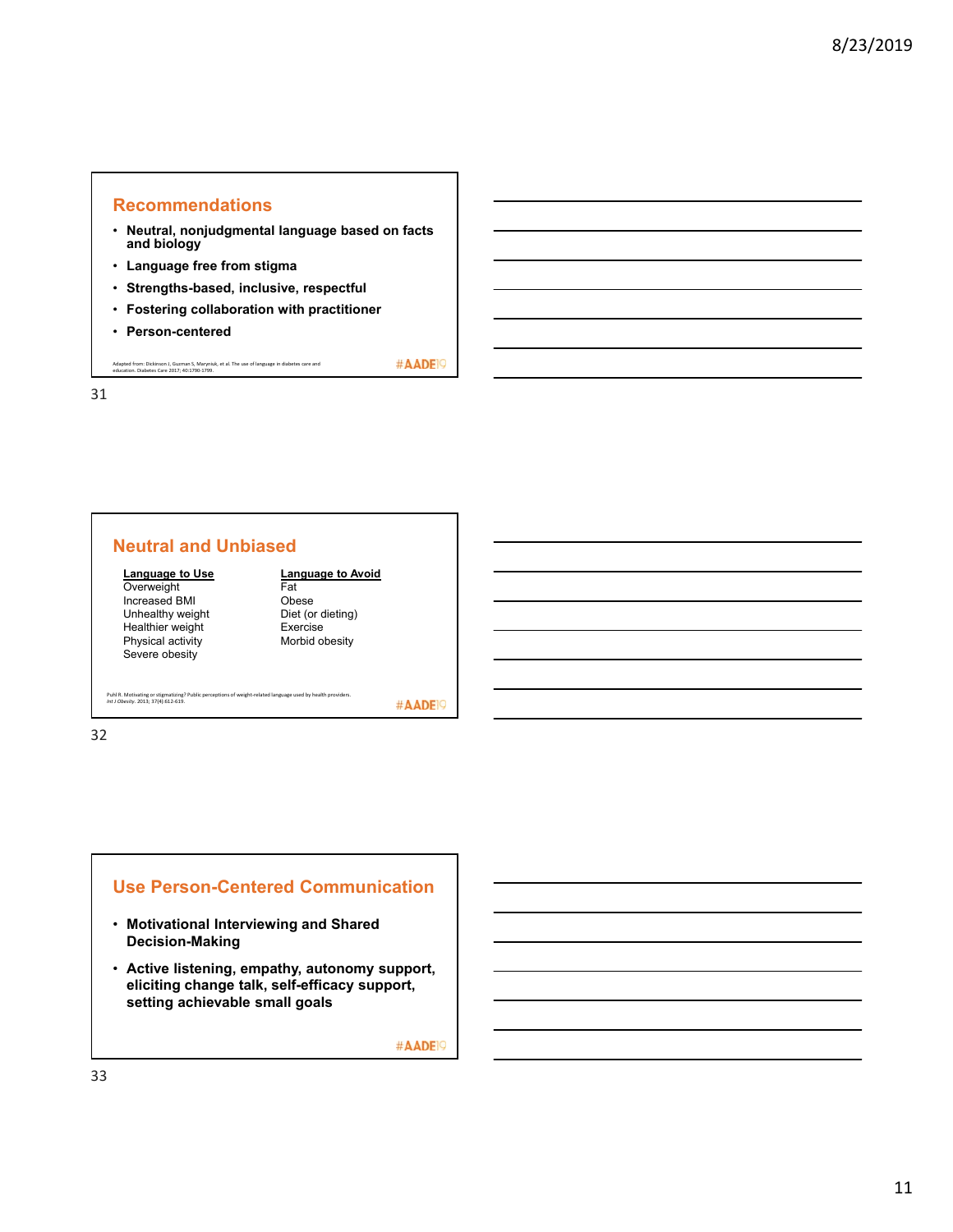



**Most interventions try to push or pull persons to temporary change when they are not ready (external motivation)**

#AADE<sup>19</sup>

35

#### **The 'Righting Reflex'**

**--People in the Helping Professions have a Natural Tendency to want to FIX what's 'wrong' with patients.**

**--Does more harm than good because people get defensive when told what they** *should* **do and then** *hear* **themselves defend why not change….**

**…and we tend to believe what we hear ourselves say.**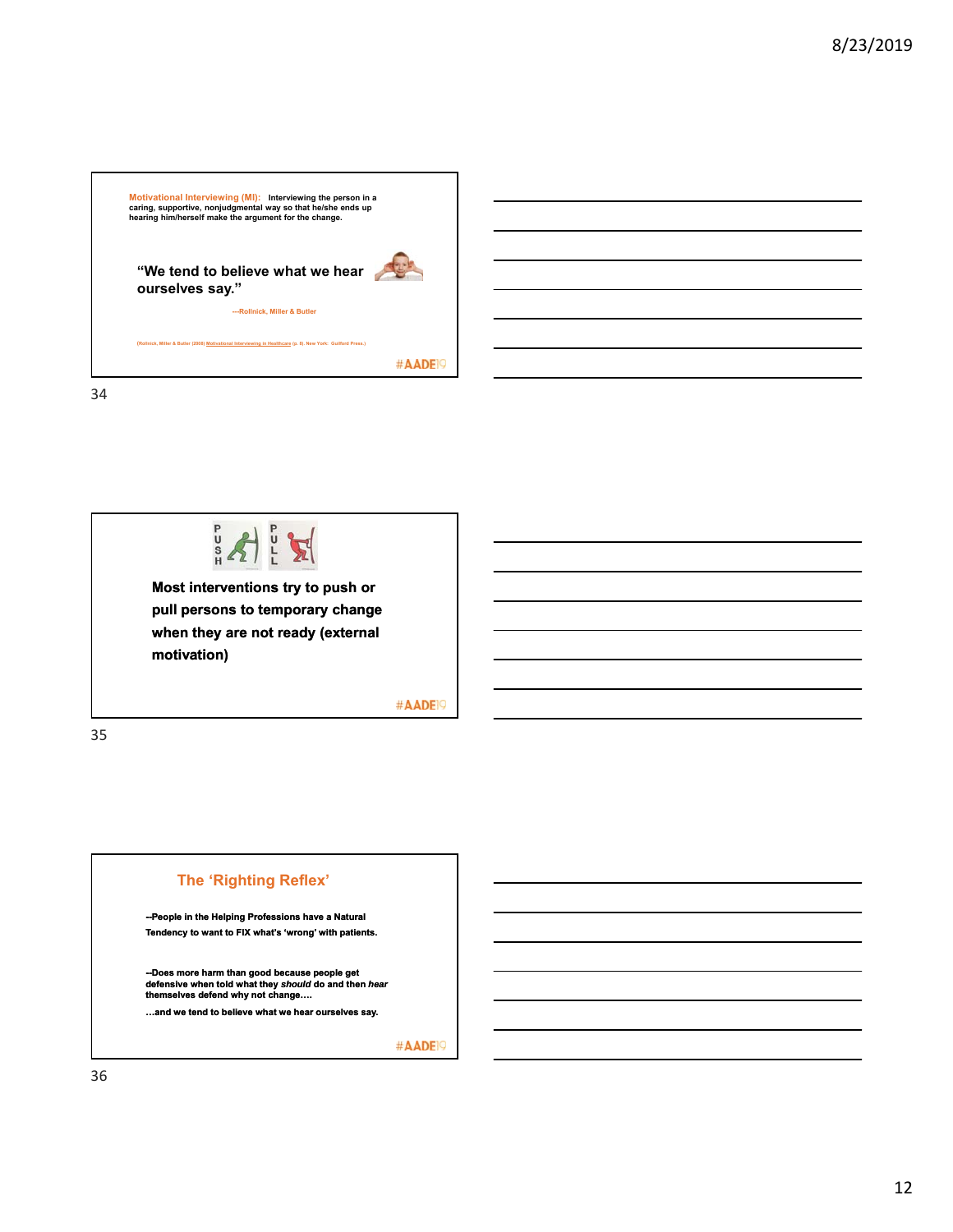



**KEY POINT: Interview to elicit internal motivation: helps facilitate the person's own decision-making process because** *they hear themselves making the argument for change*

#AADE<sup>19</sup>

#AADE<sup>19</sup>

38

### **Motivational Interviewing (MI)**

#### • **"Spirit of MI" is critical**

- **Person‐centered, not practitioner‐centered**
- **Collaborating**
- **Evoking, eliciting person's inputs first**
- **Supporting person's autonomy**
- **Caring, non‐judgmental**
- **Active listening and empathic responding**
- **Requires an 'act of will' for most**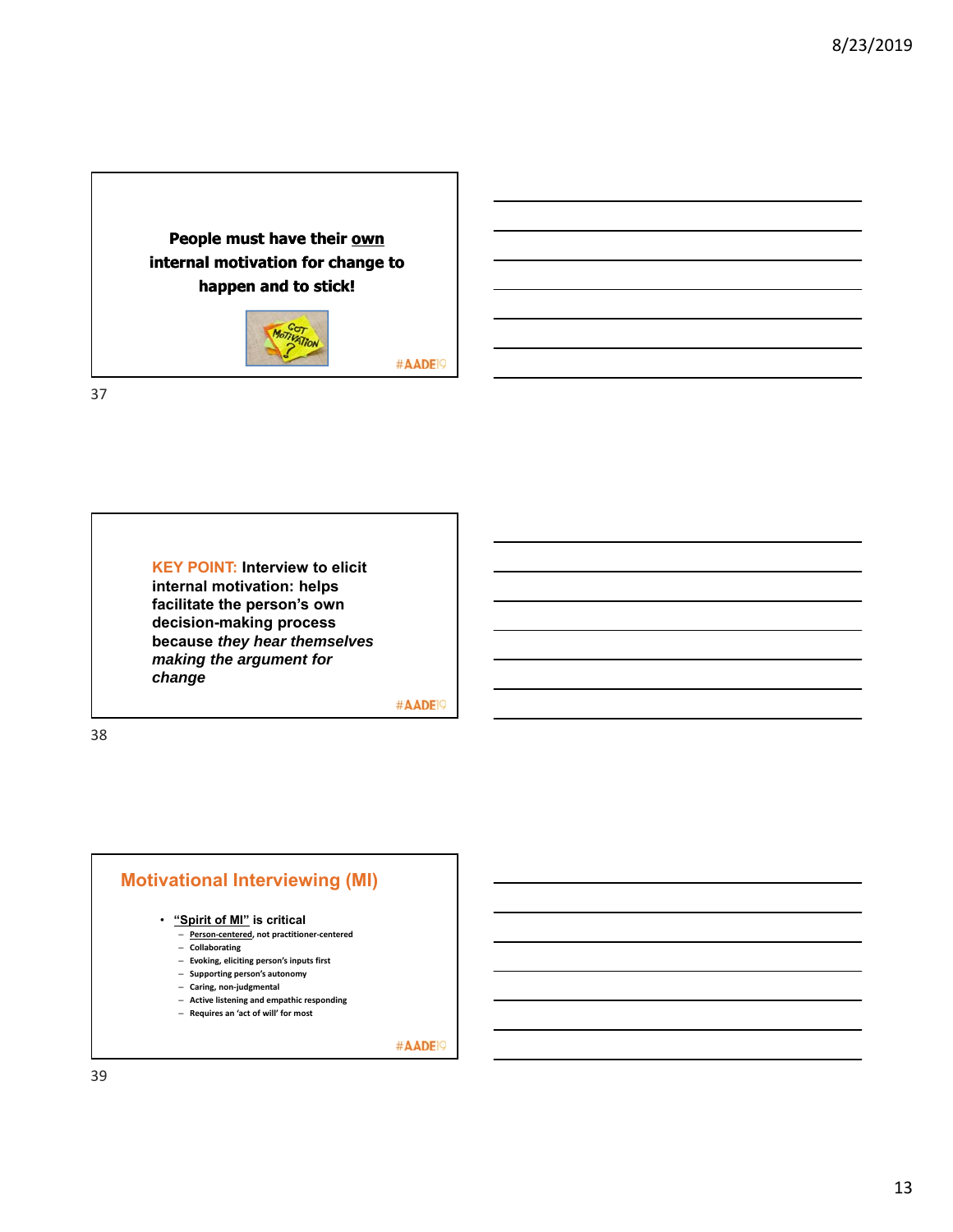### **MI Communication Skills**

- **\*Expressing early empathy**
- **Developing discrepancy**
- **Rolling with resistance**
- **Avoiding argumentation**
- **Supporting self-efficacy**

#AADE<sup>19</sup>

40

### **Expressing Empathy Example**

- **Person carrying extra weight: "I don't get why you people keep talking to me about eating better!"**
- **Practitioner: "Ms. Smith, it sounds like you're upset about people talking about changing your eating. Tell me more about that."**

#AADE<sup>19</sup>

41

### **Expressing Empathy Example**

- **Person carrying extra weight: "I've been making all these changes and nothing seems to be working; I don't know what more I could do to lose weight."**
- **Practitioner: "Doris, it sounds like this has been very discouraging for you."**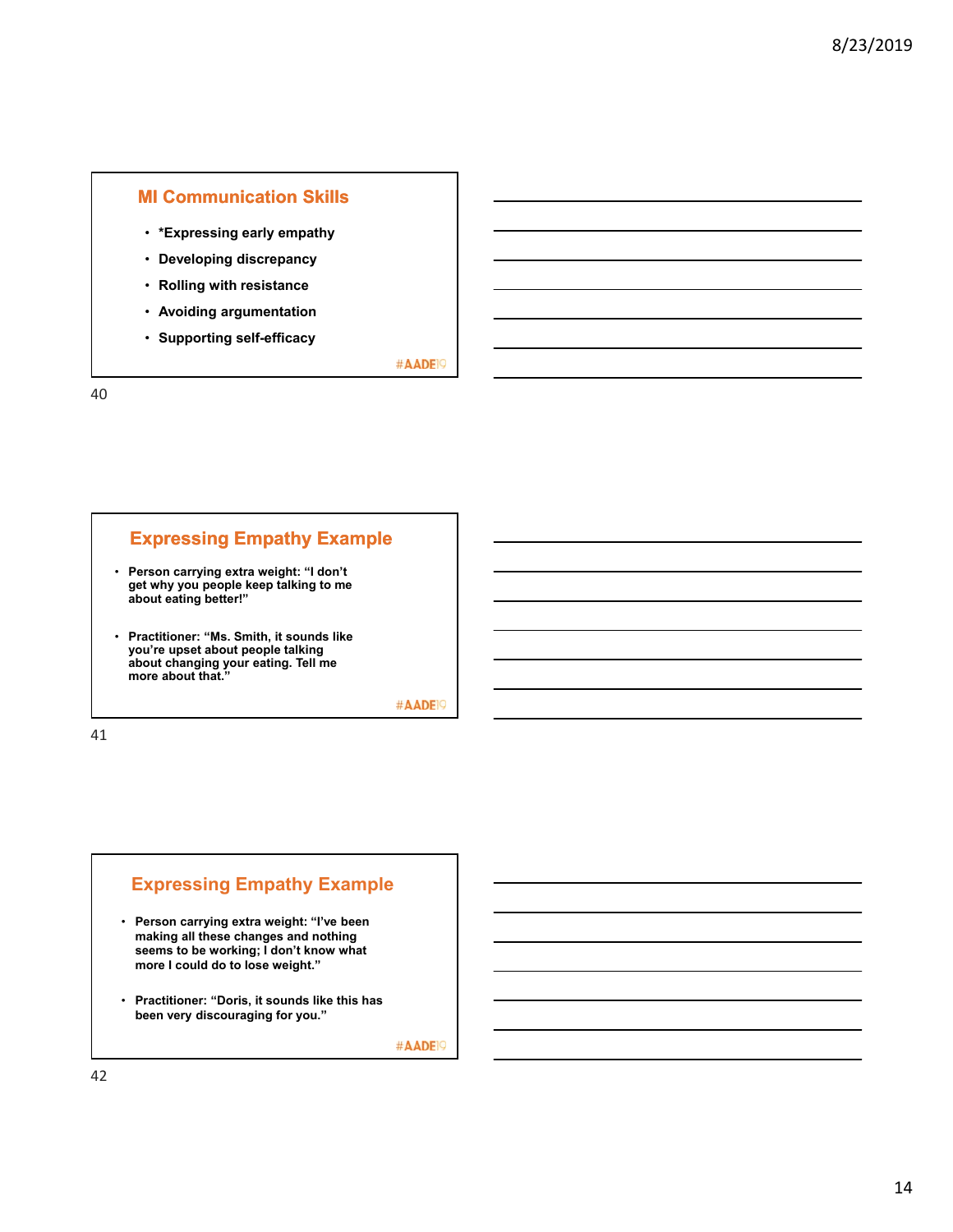### **Select Motivational Interviewing Micro-Skills**

- **Establishing patient understanding of risk susceptibility**
- **Maintaining patient autonomy**
	- **Agenda‐setting**
	- **Open‐ended questions**
	- **Asking permission to give information/advice**
- **Engaging change talk**
- **Incremental goals and language**

#AADE<sup>19</sup>

43

### **Establishing Risk/ Susceptibility**

- **Person has to tie WHY change is needed to health behavior goals relate to this**
- **Early in the conversation, ask**
- **Gets it out on the table as part of the conversation**

**"Mr. Morris, what have you been told about how carrying extra weight affects your diabetes?"**

**Or**

**"Mr. Morris, what do you remember from our conversation last time about how food choices at a lunch buffet can affect your weight and diabetes?"**

C #AADE<sup>19</sup>

44

### **Autonomy Support: Agenda-Setting** • **Maintains autonomy/choice**

- 
- **Organizes the conversation structure**
- **Non-threatening way to bring up difficult topics**
- -'In reaching the goal you set for reducing your risks for diabetes<br>complications, we can talk about taking medicine, weight loss,<br>getting more activity into your routine, and monitoring your blood<br>sugar levels. Which of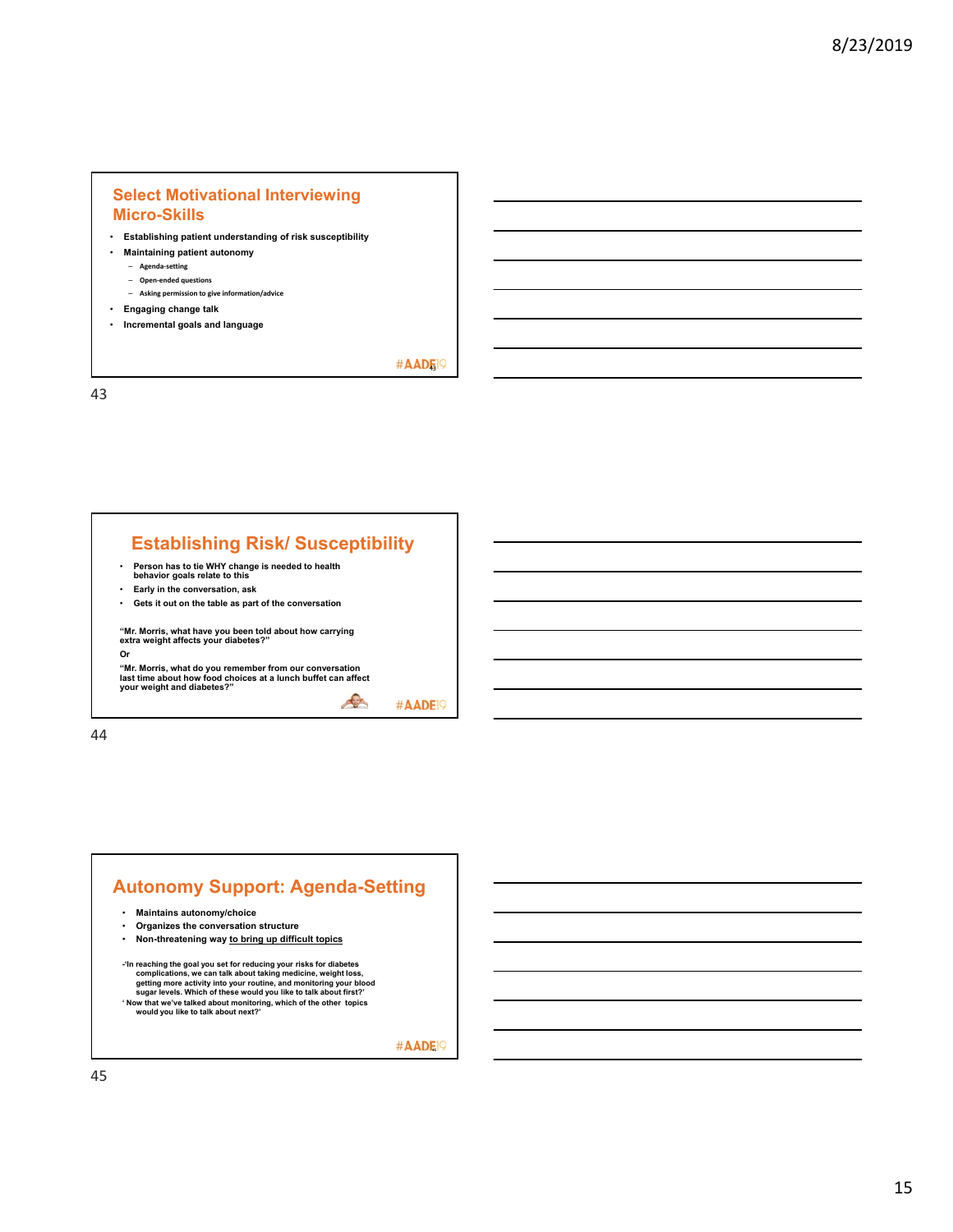### **Autonomy Support: Agenda-Setting Examples**

- **Since we only have about five minutes to talk today, we can probably cover one or two major topics about things that can help people lose weight; which would you like to talk about first?**
- l have been asked by your doctor to talk with you today about potential health risks<br>from carrying extra weight, but I want to be sure to address your concerns first. So,<br>which topic would you like to talk about first?

#AADE<sup>O</sup>

46

#### **Autonomy Support: Asking Permission to Give Information**

- **Avoid advising and 'fixing'**
- **Ask permission if you perceive a "knowledge deficit":** • **"May I share with you some things you can do to lose weight to help reduce risk of diabetes complications?"** 
	- **"I'd like to share some things other patients have said worked for them in losing weight, if that's okay with you."**

#### #AADE<sup>19</sup>

47

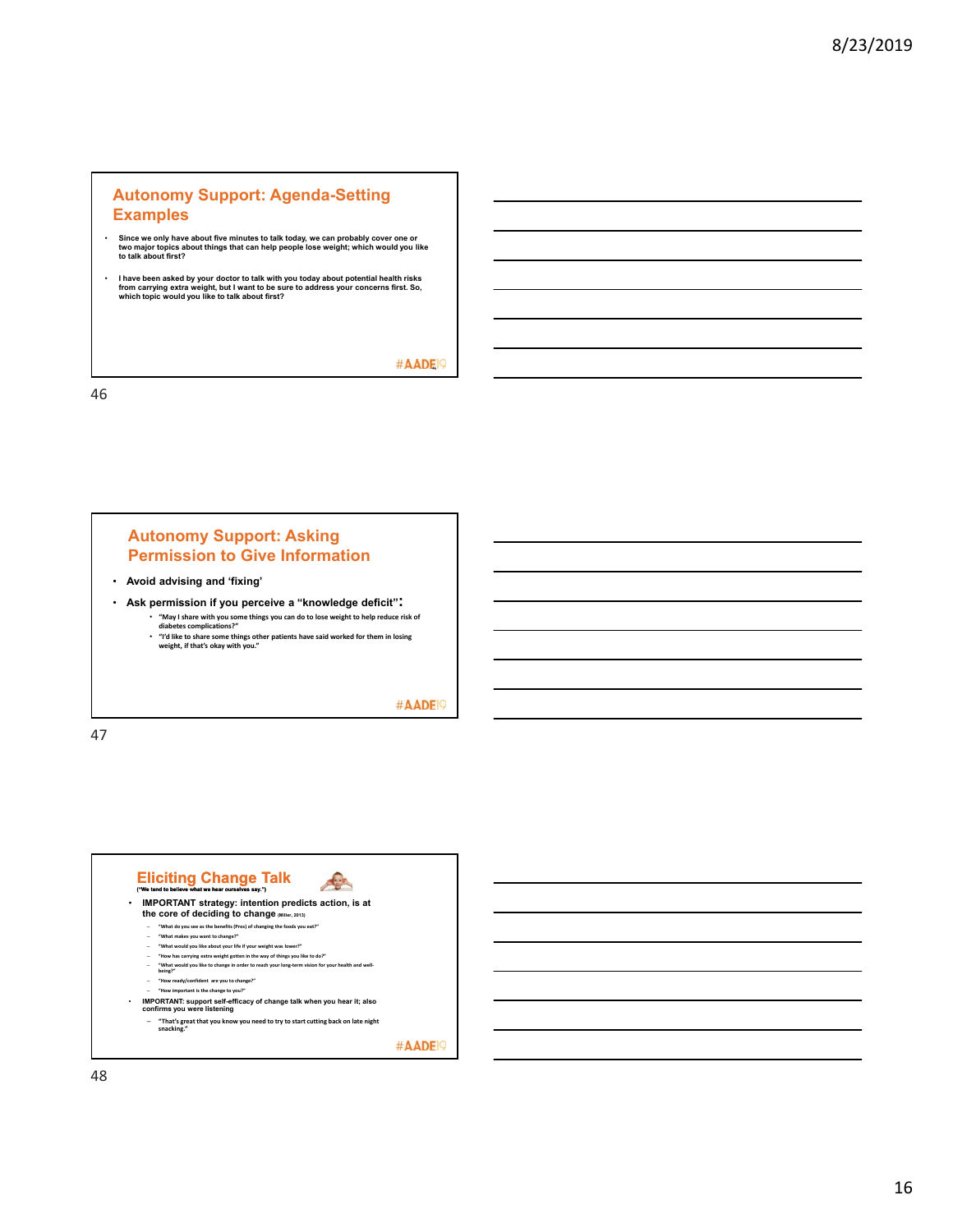

<sup>49</sup> **(DeLillo & West, 2013)**

49

#### **Readiness Ruler (OR, Importance, Confidence)**

- **"On a scale of 1 to 10, with 1 being not at all and 10 being completely, how ready are you to eat one less afternoon snack every day to help your weight come down?" [patient: 7 ]**
- **1. "Okay, a 7, that's great! Why a 7 and not a 1?" (Identify motivators and support that it's a 7 and not a 1)**
- **2. "What would have to happen for that 7 to go to an 8 or 9?"** – **Change Talk, motivators, incremental expectations**

#AADE<sup>19</sup>

50

## **Incremental Goals**

- **Self-efficacy building via small successes Success in small things can progressively build confidence towards bigger change**
- **Avoiding use of discouraging BIG change words: "Diet" "Exercise" "Quit"**
- **Instead: "small changes in some of the foods you eat," "getting more activity into your routine,'' "cutting back on the number of cigarettes per day", "cutting one soda out of your daily routine for the next week and see how that goes"** #AADE<sup>19</sup>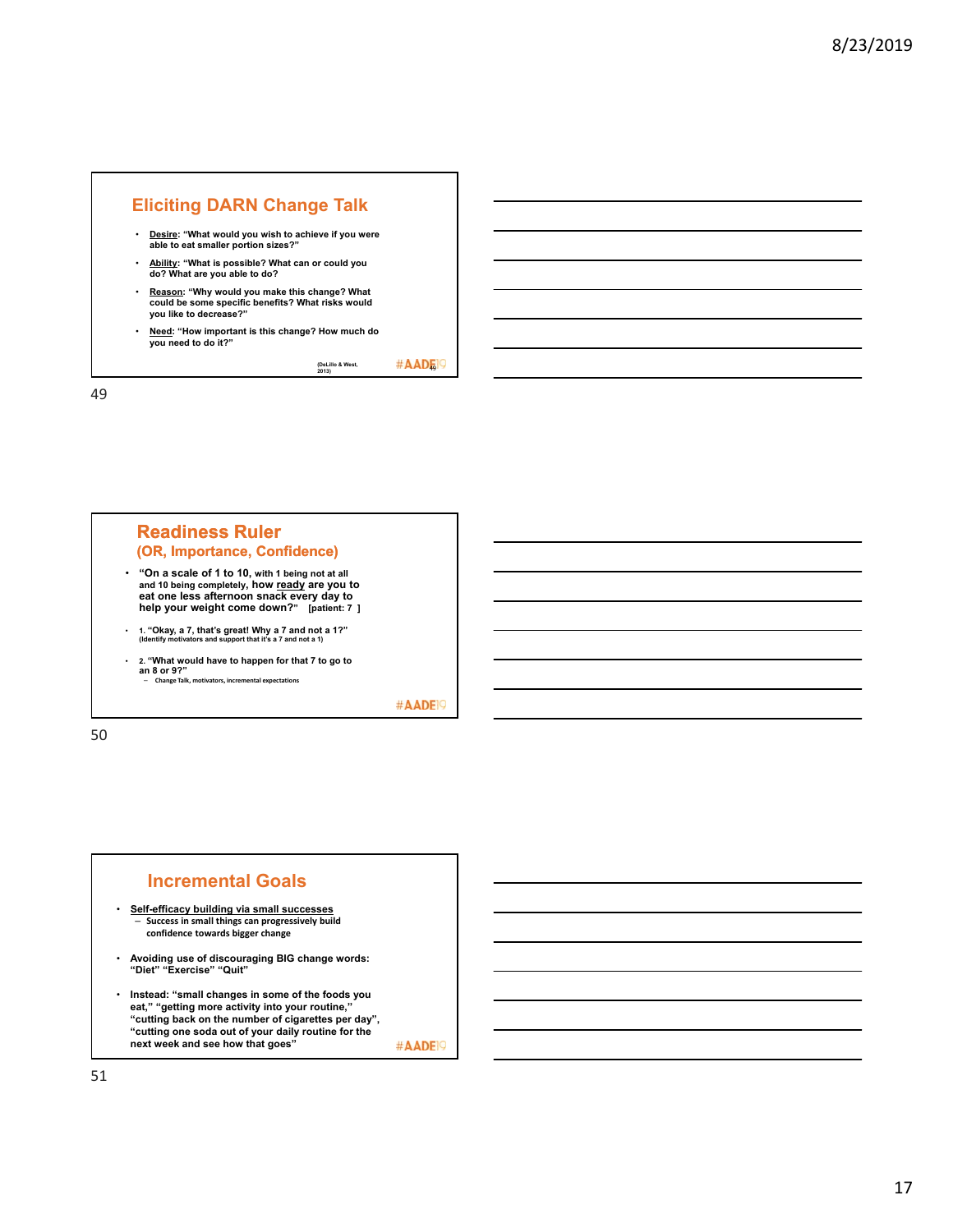#### **Conversation Starter Examples**

- **"Sarah, it's great that you came to the diabetes class today; you seem like someone who is interested in your health. There is another topic that can impact health that I'd like to talk with you about, if that's okay with you."**
- **"James, you have mentioned your concerns about your weight getting in the way of being able to get active to help your diabetes and blood pressure. Would you mind if we spent a few minutes talking about some things that can be done to reduce weight and health risks?"**
- **Establishing risk/susceptibility, agenda-setting**

#AADE<sup>19</sup>

52



# **Related Resources** • https://www.obesitycompetencies.gwu.edu/<br>• https://www.aacp.org/article/tipping-scales • https://www.aacp.org/article/tipping-sc<br>• STOP Obesity Alliance Why Weight G • STOP Obesity Alliance Why Weight Guide (http://whyweightguide.org)<br>• UConn Rudd Center (<u>http://www.uconnruddcenter.org/weight-bias-stigma)</u><br>• Obesity Action Coalition (<u>http://www.obesityaction.org/weight-bias-and-</u><br>st<u></u> Dollar E, Berman M, Adachi-Mejia AM. Do no harm: Moving beyond weight loss to emphasize physical<br>- Fruh SM, Nadglowski J, Hall HR, et al. Obseity stigma and bias. J Nurse Pract. 2016;12(7): 425-432.<br>- Puhl SM, Nadglowski J

• **Dickinson J, Guzman S, Maryniuk, et al. The use of language in diabetes care and education. Diabetes Care 2017; 40:1790-1799.** #AADE<sup>19</sup>